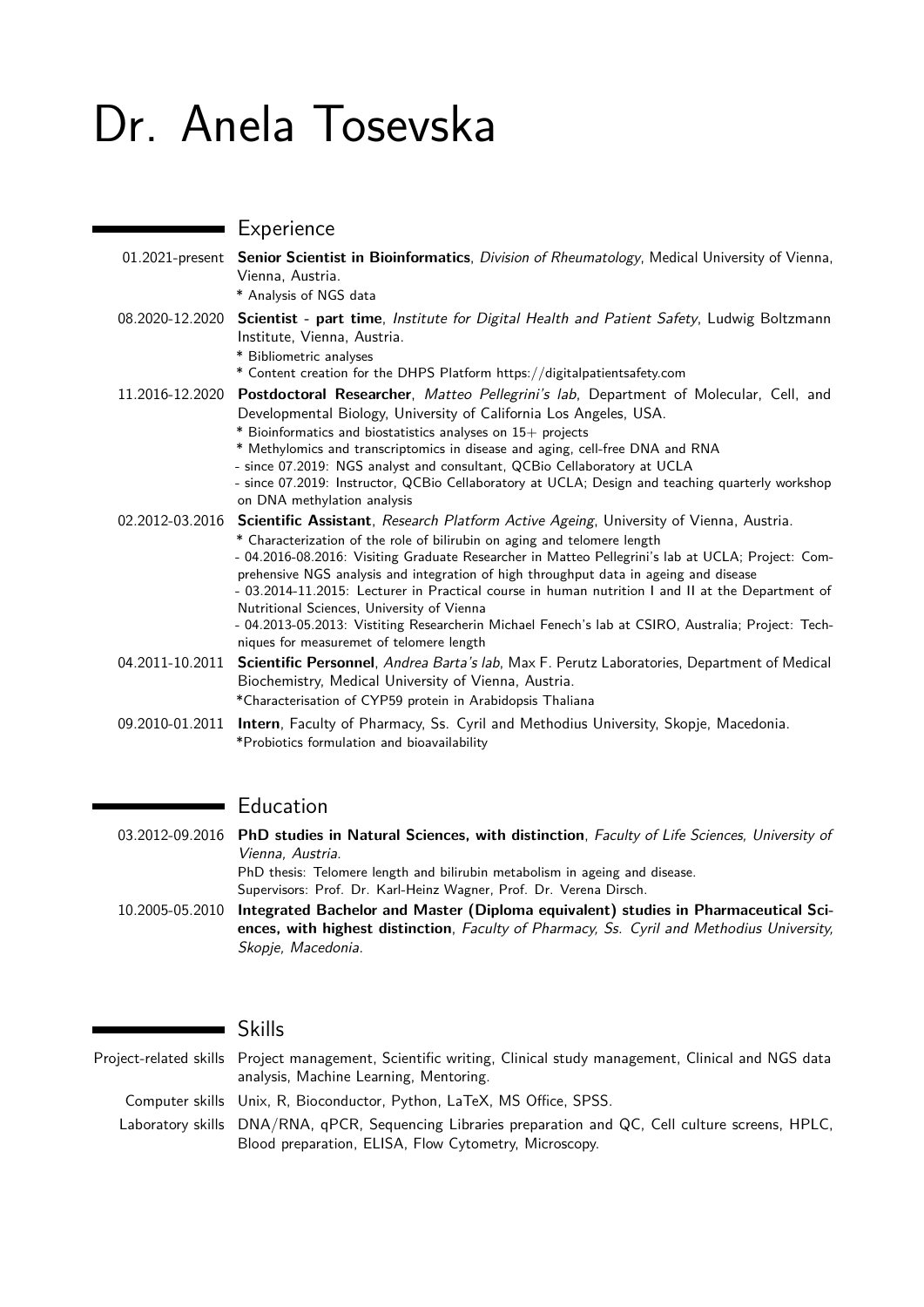Languages Macedonian, English, German, Serbo-Croatian, Spanish.

| Volunteering and proffesional activities                                                                                                                                      |
|-------------------------------------------------------------------------------------------------------------------------------------------------------------------------------|
| 06.2019 Organizer, Inaugural Los Angeles Postdoctoral Research Symposium, University of California<br>Los Angeles, USA.                                                       |
| 03.2019 UCLA Grad Slam judge, Graduate division at the University of California Los Angeles, USA.                                                                             |
| 01.2019-06.2019 Vice Chair of Advocacy and Campus Relations, PDA-Postdoctoral association at the<br>University of California Los Angeles, USA.                                |
| 12.2017 Undergraduate Research Fellow Program Review Committee member, University of<br>California Los Angeles, USA.                                                          |
| 07.2015 Volunteer organizer, 12th Symposium of the International Society of Exercise and Immunol-<br>ogy (ISEI): Cells Meet Function in Exercise Immunology, Vienna, Austria. |
| 12.2013 Volunteer organizer, TEDxVienna UNLIMITED, Vienna, Austria.                                                                                                           |
| 12.2009-08.2010 Main organizer, Academic summer course: Traditional food and drinks from the land of the<br>sun, Board of European students of technology, Skopje, Macedonia. |

#### Scholarships and Awards

- { **Collaboratory Fellowship Award** from the Institute for Quantitative and Computational Biosciences, University of California Los Angeles, 2019
- { **Marshall Plan Fellowship** for academic exchange between Austria and the USA, 2016
- { **Bronze Best Presentation Award**, seminar Cell Signalling 2013 contest.
- { **Max F. Perutz Laboratories PhD Studentship**, 2011.
- { **Foundation "Trajce Mukaetov" Award** for the best student of the generationin Pharmacy, 2010.
- { **DAAD Group Study Trip Scholarship** (Clinical Pharmacy), 10/2010.
- { **Foundation "Trajce Mukaetov" Scholarship** for Excellent Students in Pharmacy 2007-2010.

### **Peer review of publications**

- { Clinical and Translational Medicine (CTRM); Article doi: 10.1186/s40169-020-0257-2
- { Plos One; Article doi: 10.1371/journal.pone.0184668 [\* a reviewer thank you article has been published in 2018, acknowledging my contribution doi.org/10.1371/journal.pone.0194158]
- { Journal of Translational Medicine; Article doi: 10.1186/s12967-017-1208-6.

# **Selected Talks and Posters**

{ Bruins-In-Genomics (B.I.G.) Summer Undergraduate Research Program Lunch talk series, Los Angeles, USA, Jul 5, 2019

Talk: Circulating cell-free nucleic acid sequencing for disease diagnostics and monitoring

{ EACR-ESMO Joint Conference on Liquid Biopsies, Bergamo, Italy, May 15-17, 2019

Poster: Using circulating plasma cell free RNA as a diagnostic biomarker for anti-cancer treatment effectiveness { MCDB research conference, Lake Arrowhead, CA, USA, Nov 30 - Dec 2, 2018

Talk: Distinct patterns of DNA methylation and gene expression in hyperbilirubinemia

{ International Conference on Systems Biology of Human Disease (SBHD), Los Angeles, CA, USA, Jun 4 - Jun 6, 2018

Poster: Analysis of cell-free DNA for biomarkers of Preeclampsia and Gestational Diabetes

{ 33rd TBI Winterseminar on Computational Biology, Computational Mathematics, Cheminformatics, Theoretical Biology, Bioinformatics, Biological Networks, Lake Bled, Slovenia, Feb 11 - Feb 18, 2018 Talk: Age-associated DNA methylation drift

{ MCDB research conference, Lake Arrowhead, CA, USA, Dec 1 - Dec 3, 2017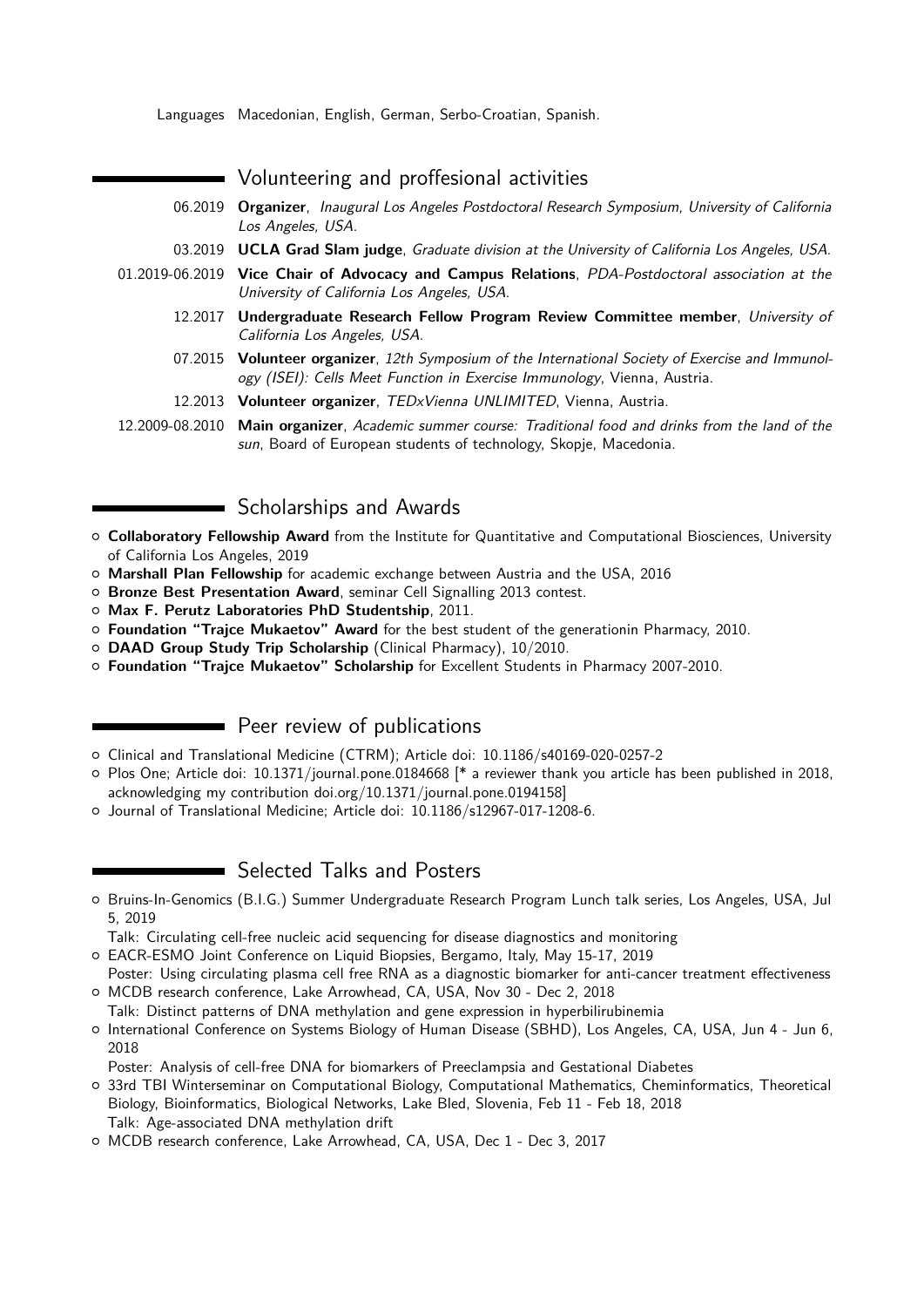Talk: Delayed age-related DNA methylation drift in hyperbilirubinemia

- { ASHG Annual meeting, Orlando, FL, USA, Oct 17 Oct 21, 2017 Poster: Exploratory transcriptome and methylome analysis in Gilbert's syndrome
- { Don Ostrow Trieste Yellow Retreat, Trieste, Italy, Sep 6 Sep 7, 2017
- Talk: Bilirubin decreases macrophage cholesterol efflux and ABCA1 protein expression
- { OEGE Annual meeting, Vienna, Austria, Nov 24 Nov 25, 2016
- Poster: Effects of exercise and nutrition on gene expression in the skeletal muscle of older women
- { 21st APHAR Symposium, Graz, Austria, Sep 16 Sep 18, 2015
- Poster: Effect of plasma from high- and low- serum unconjugated bilirubin (UCB) individuals on cholesterol efflux { Don Ostrow Trieste Yellow Retreat, Trieste, Italy, Sep 2 - Sep 3, 2015
- Talk: Telomere attrition in Gilbert's syndrome: a link to longevity and cardiovascular health
- { CSHL Conference on Telomeres and Telomerase, Cold Spring Harbor, NY, USA, Apr 28 May 2, 2015
- Poster: Telomere length and bilirubin in gender dimorphism: an unexpected collaboration
- { 30th Ernst Klenk Symposium in Molecular Medicine, DNA Damage Response and Repair Mechanisms in Aging and Disease, Cologne, Germany, Sept. 21 - 23, 2014
- Poster: Oxidative DNA damage and repair capacity in a primary cell model of Diabetes Mellitus
- { NIH, NIA, Laboratory of molecular gerontology, Baltimore, MA, USA, Aug 5, 2014 Talk: Oxidative stress and telomere stability in aging and disease.
- { EMBO Conference on Telomeres, Telomerase and Disease, Brussels, Belgium, Apr 30 May 4, 2014 Poster: Effects of Bilirubin on telomere integrity and dynamics

#### Hackathons

- { Citizen Science meets Societal Challenges Hackathon; Topic: Flaschenpost, connecting isolated individuals through technology; Vienna, Austria, September 15 - 16, 2020 - 2nd place.
- { QCBio Python Hackathon; Topic: Automated submission of analyses to online servers; Institute for Quantitative and Computational Biosciences, UCLA, Los Angeles, CA, USA, December 08, 2017.
- { NCBI BioFrontiers Hackathon; Topic: Creation of a Python Package That Provides Utilities to Summarize RNA-Seq Experiments; UC Boulder, Boulder, CO, USA, May 22 - 24, 2017.

# Publications

Andy Wai Kan Yeung, Anela Tosevska, Elisabeth Klager, Fabian Eibensteiner, Christos Tsagkaris, Emil D Parvanov, Faisal A Nawaz, Sabine Völkl-Kernstock, Eva Schaden, Maria Kletecka-Pulker, et al. Medical and health-related misinformation on social media: Analysis of the scientific literature. Journal of medical Internet research, 2021.

Claudia A Hana, Lan V Tran, Christine Mölzer, Elisabeth Müllner, Marlies Hörmann-Wallner, Bernhard Franzke, Anela Tosevska, Patrick A Zöhrer, Daniel Doberer, Rodrig Marculescu, et al. Serum metabolomics analysis reveals increased lipid catabolism in mildly hyperbilirubinemic gilbert's syndrome individuals. Metabolism, 125:154913, 2021.

Patrick A Zöhrer, Claudia A Hana, Nazlisadat Seyed Khoei, Christine Mölzer, Marlies Hörmann-Wallner, Anela Tosevska, Daniel Doberer, Rodrig Marculescu, Andrew C Bulmer, Craig W Herbold, et al. Gilbert's syndrome and the gut microbiota–insights from the case-control bilihealth study. Frontiers in Cellular and Infection Microbiology, page 897, 2021.

Nicola A Gillies, Bernhard Franzke, Barbara Wessner, Barbara Schober-Halper, Marlene Hofmann, Stefan Oesen, Anela Tosevska, Eva-Maria Strasser, Nicole C Roy, Amber M Milan, et al. Nutritional supplementation alters associations between one-carbon metabolites and cardiometabolic risk profiles in older adults: a secondary analysis of the vienna active ageing study. European Journal of Nutrition, pages 1–14, 2021.

Maria Kletecka-Pulker, Himel Mondal, Dongdong Wang, R Gonzalo Parra, Abdulkadir Yusif Maigoro, Soojin Lee, Tushar Garg, Eoghan J Mulholland, Hari Prasad Devkota, Bikramjit Konwar, et al. Impacts of biomedical hashtag-based twitter campaign: $#$  dhpsp utilization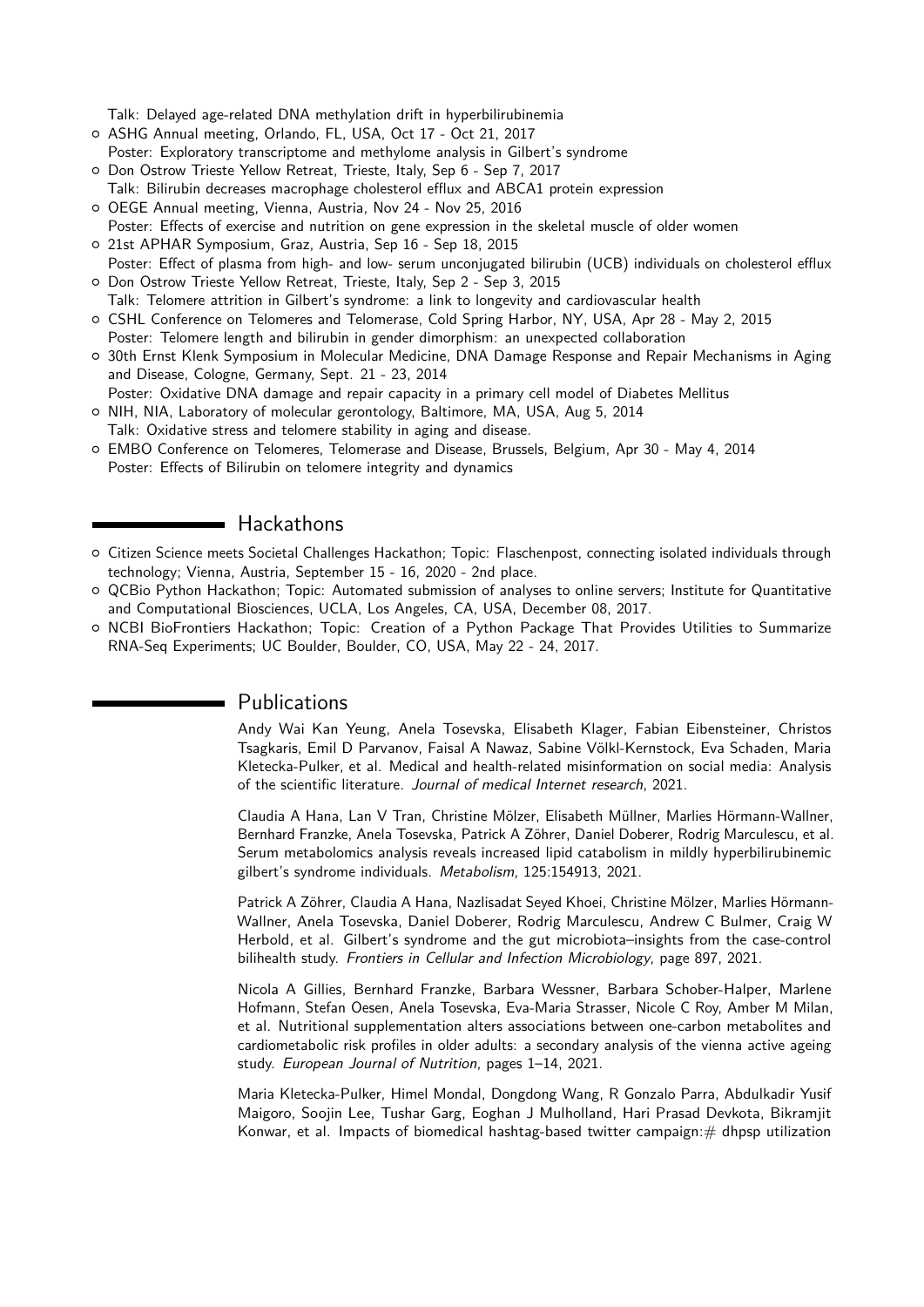for promotion of open innovation in digital health, patient safety, and personalized medicine. Current Research in Biotechnology, 3:146–153, 2021.

Colin Farrell, Michael Thompson, Anela Tosevska, Adewale Oyetunde, and Matteo Pellegrini. Bisulfite bolt: A bisulfite sequencing analysis platform. *GigaScience*, 10(5):giab033, 2021.

Angelika Pointner, Christine Mölzer, Ulrich Magnet, Katja Zappe, Berit Hippe, Anela Tosevska, Elena Tomeva, Elisabeth Dum, Diana Gessner, Stephanie Lilja, et al. The green tea polyphenol egcg is differentially associated with telomeric regulation in normal human fibroblasts versus cancer cells. Functional Foods in Health and Disease, 11(3):73–91, 2021.

Andy Wai Kan Yeung, Anela Tosevska, Elisabeth Klager, Fabian Eibensteiner, Daniel Laxar, Jivko Stoyanov, Marija Glisic, Sebastian Zeiner, Stefan Tino Kulnik, Rik Crutzen, et al. Virtual and augmented reality applications in medicine: Analysis of the scientific literature. Journal of medical internet research, 23(2):e25499, 2021.

Colin Farrell, Michael Thompson, Anela Tosevska, Adewale Oyetunde, and Matteo Pellegrini. Bisulfite bolt: A bisulfite sequencing analysis platform. bioRxiv, 2020.

Rimao Wu, Feiyang Ma, Anela Tosevska, Colin Farrel, Matteo Pellegrini, and Arjun Deb. Cardiac fibroblast proliferation rates and collagen expression mature early in life and do not change with advancing age. JCI Insights.

Giorgia Del Vecchio, Qingjiao Li, Wenyuan Li, Shanthie Thamotharan, Anela Tosevska, Marco Morselli, Kyunghyun Sung, Carla Janzen, Xianghong Zhou, Matteo Pellegrini, and Sherin U. Devaskar. Cell-free dna methylation and transcriptomic signature prediction of pregnancies with adverse outcomes. Epigenetics, 0(0):1-20, 2020.

Adam S Neal, Miguel Nunez, Tiffany Lai, Anela Tosevska, Marco Morselli, Malaika Amneus, Mae Zakhour, Neda A Moatamed, Matteo Pellegrini, and Sanaz Memarzadeh. Expression of stromal progesterone receptor and differential methylation patterns in the endometrium may correlate with response to progesterone therapy in endometrial complex atypical hyperplasia. Reproductive Sciences, pages 1–13, 2020.

Saroj K Basak, Alakesh Bera, Alexander J Yoon, Marco Morselli, Chan Jeong, Anela Tosevska, Tien S Dong, Michael Eklund, Eric Russ, Hassan Nasser, et al. A randomized, phase 1, placebo-controlled trial of apg-157 in oral cancer demonstrates systemic absorption and an inhibitory effect on cytokines and tumor-associated microbes. Cancer, 2020.

Bernhard Franzke, Barbara Schober-Halper, Marlene Hofmann, Stefan Oesen, Anela Tosevska, Armen Nersesyan, Siegfried Knasmüller, Eva-Maria Strasser, Marlies Wallner, Barbara Wessner, et al. Chromosomal stability in buccal cells was linked to age but not affected by exercise and nutrients-vienna active ageing study (vaas), a randomized controlled trial. Redox Biology, page 101362, 2019.

Bernhard Franzke, Barbara Schober-Halper, Marlene Hofmann, Stefan Oesen, Anela Tosevska, Eva-Maria Strasser, Rodrig Marculescu, Barbara Wessner, and Karl-Heinz Wagner. Fat soluble vitamins in institutionalized elderly and the effect of exercise, nutrition and cognitive training on their status—the vienna active aging study (vaas): A randomized controlled trial. Nutrients, 11(6):1333, 2019.

Bernhard Franzke, Barbara Schober-Halper, Marlene Hofmann, Stefan Oesen, Anela Tosevska, Trine Henriksen, Henrik E Poulsen, Eva-Maria Strasser, Barbara Wessner, and Karl-Heinz Wagner. Age and the effect of exercise, nutrition and cognitive training on oxidative stress–the vienna active aging study (vaas), a randomized controlled trial. Free Radical Biology and Medicine, 121:69–77, 2018.

Dongdong Wang, Anela Tosevska, Elke H Heiß, Angela Ladurner, Christine Mölzer, Marlies Wallner, Andrew Bulmer, Karl-Heinz Wagner, Verena M Dirsch, and Atanas G Atanasov. Bilirubin decreases macrophage cholesterol efflux and atp-binding cassette transporter a1 protein expression. Journal of the American Heart Association, 6(5):e005520, 2017.